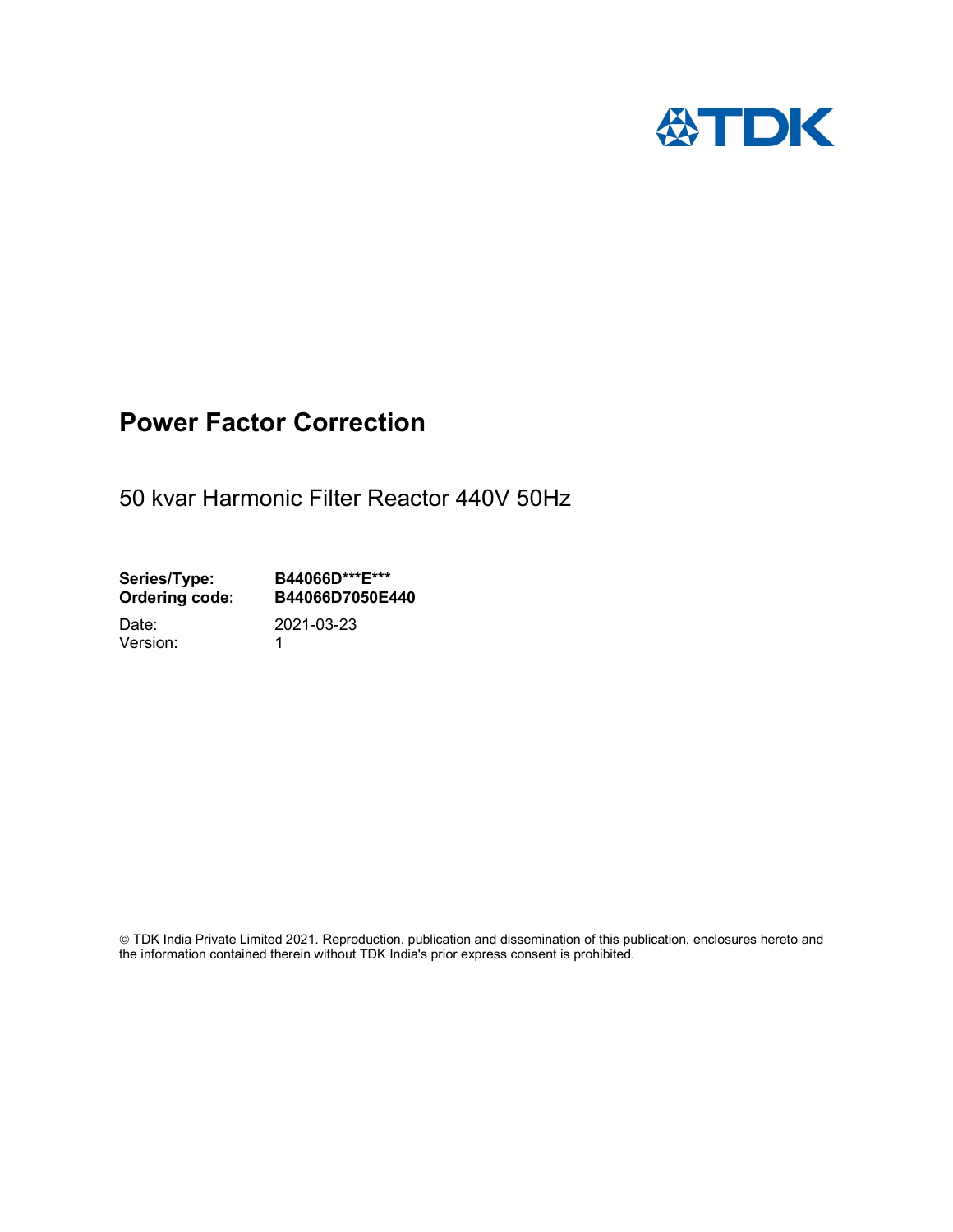

# Power Factor Correction and Content of the Content of the B44066D7050E440

# 50 kvar Harmonic Filter Reactor 440V 50Hz BA4066D\*\*\*E\*\*\*

### **Characteristics**

- $H$  Highest linearity
- Temperature control via micro switch in inner coil
- $\blacksquare$  Highest life time by high quality materials
- **Low losses**
- $\blacksquare$  High overloading capability
- Safety device, temperature micro switch
- **Aluminium foil winding**
- **Low noise**



| Technical data                                  |                |                              |  |
|-------------------------------------------------|----------------|------------------------------|--|
| De-tuning factor p                              | $\overline{7}$ | $\%$                         |  |
| Effective filter output $Q_C$                   | 50             | kvar                         |  |
| Rated voltage $V_R$ <sup>1)</sup>               | 440            | V                            |  |
| Rated frequency f                               | 50             | <b>Hz</b>                    |  |
| Ambient temperature / Insulation class          | 40 / H         | $^{\circ}C$                  |  |
| Capacitance C delta (tot.)                      | 764.54         | μF                           |  |
| Inductivity L                                   | $3 \cdot 0.93$ | mH                           |  |
| Fundamental current 11 <sup>3)</sup>            | 69.55          | A                            |  |
| Linear up to $4$ )                              | 113.51         | A                            |  |
| Effective current $IRMS$ <sup>2)</sup>          | 74.46          | A                            |  |
| Rated harmonic voltages (3rd/5th/7th/11th/13th) | 0.5/6/5/3.5/3  | %                            |  |
| Temperature protection (NC)                     | yes            | $\qquad \qquad \blacksquare$ |  |
| Total losses $P_D$                              | 300            | W                            |  |
| Total weight                                    | 38             | kg                           |  |

<sup>1)</sup> Voltage rise up to 106% of rated voltage is considered in current  $I_{\text{eff}}$ .

<sup>2)</sup>  $I_{eff} = \sqrt{(I_1^2 + I_3^2 + ... I_x^2)}$ 

<sup>3)</sup>  $11 = 1.06$   $\cdot$   $I_R$  ( $I_R$  = Capacitor current 50Hz)

<sup>4)</sup> Linear current =  $1.73$   $\cdot$  I<sub>R</sub> (I<sub>R</sub> = Capacitor current 50Hz)

#### **Connection**

| Line                | l 1U1-1V1-1W1       |
|---------------------|---------------------|
| Capacitors          | l 1U2-1V2-1W2       |
| Temperature control | <u> 4 ຕ</u><br>ے- ا |

## Reference standard IEC60076-6

CAP FILM ES PFC PM 2021-03-23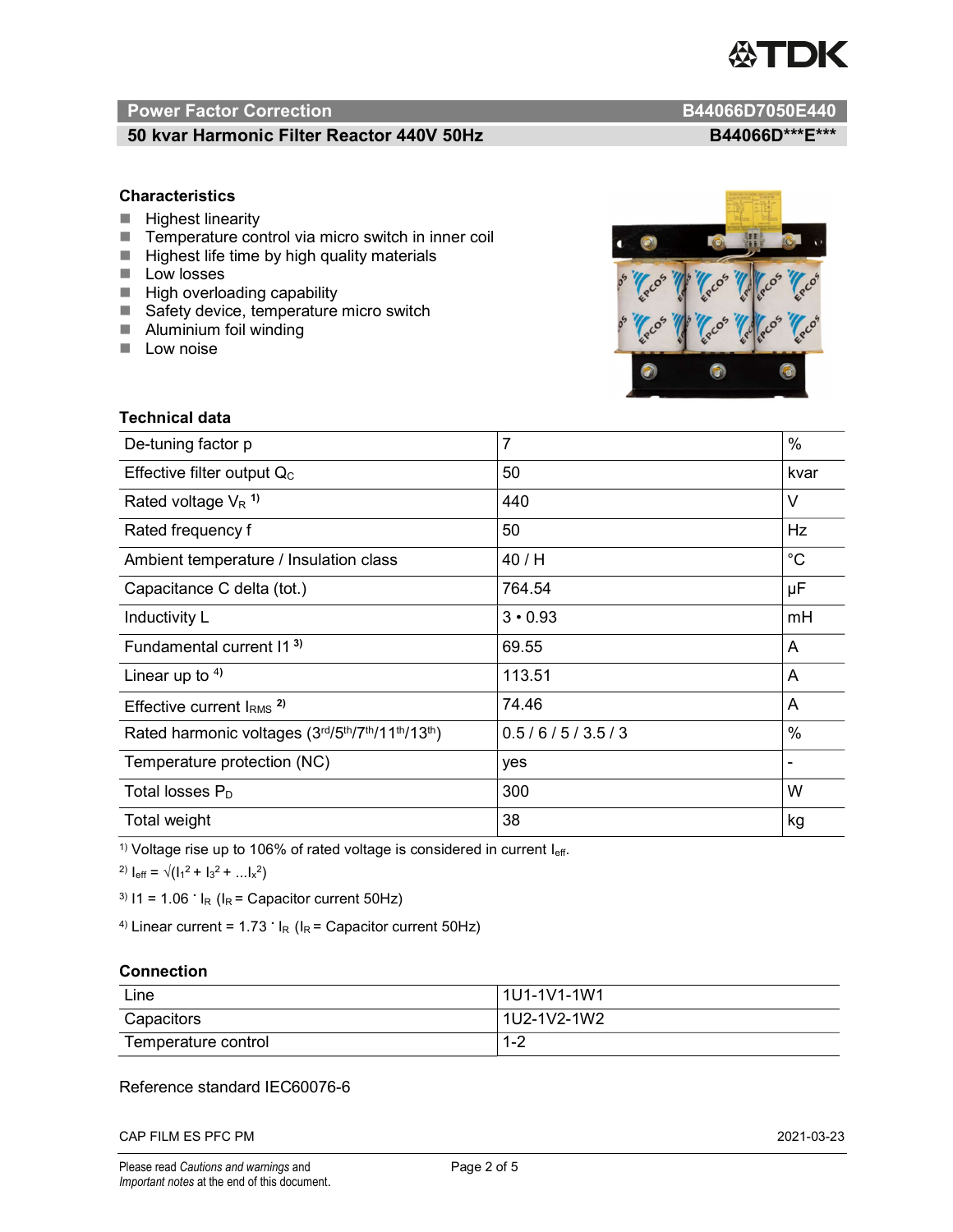

#### Power Factor Correction and B44066D7050E440

# 50 kvar Harmonic Filter Reactor 440V 50Hz BA4066D\*\*\*E\*\*\*

#### Dimensional drawings



#### **Dimensions**

| L/mm  | 335         | b/mm  | 150  |
|-------|-------------|-------|------|
| H/mm  | 270         | e/mm  | 97±5 |
| W/mm  | $190 + 5$   | d1/mm | 10.8 |
| 11/mm | 285         | d2/mm | 15.5 |
| 12/mm | 285         | A     | 175  |
| n1/mm | 150         | B     | 132  |
| n2/mm | $138.5 + 3$ | Ø     | 10.5 |

#### Cautions and warnings

- Do not install the reactor in case of any visible damages.
- $\blacksquare$  Installation must be done by skilled personnel only.
- Do not use or store harmonic filter reactors in corrosive atmosphere, especially where chloride gas, sulphide gas, acid, alkali, salt or similar substances are present.
- Do not touch the device during operation: all electrically active parts of this equipment such as windings, electronic components, leads, fuses and terminals carry a dangerous voltage which can lead to burns or electric shock.
- Covers which protect these electrically active parts from being touched must not be opened or removed during operation.
- Before any assembly or maintenance work is started, all installations and equipment must be disconnected from the power source.
- Noncompliance with these instructions may lead to death, serious injury or major damage to equipment.

FAILURE TO FOLLOW CAUTIONS MAY RESULT, WORST CASE, IN PREMATURE FAILURES OR PHYSICAL INJURY.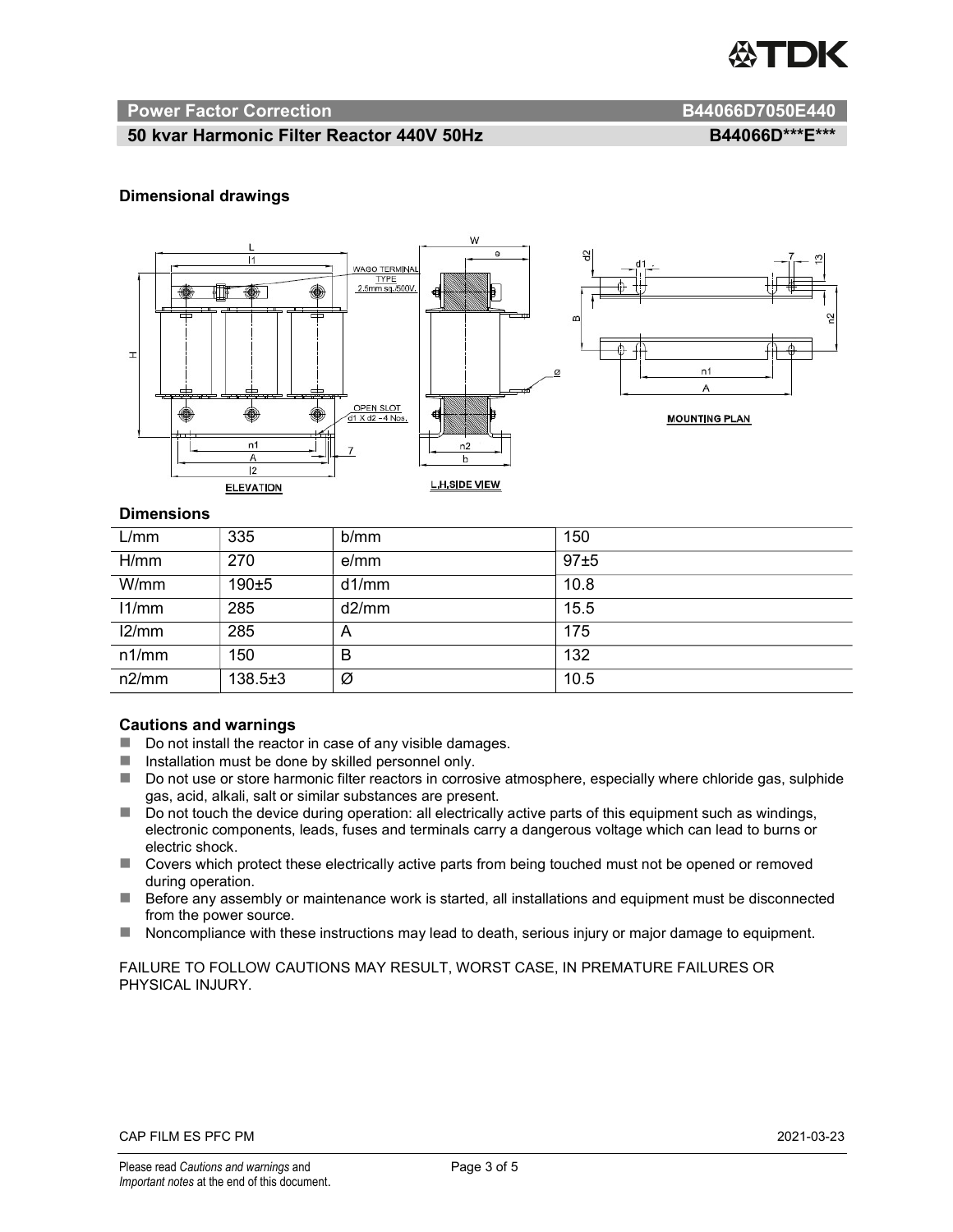

# Power Factor Correction **B44066D7050E440**

# 50 kvar Harmonic Filter Reactor 440V 50Hz BA4066D\*\*\*E\*\*\*

The following applies to all products named in this publication:

- 1. Some parts of this publication contain statements about the suitability of our products for certain areas of application. These statements are based on our knowledge of typical requirements that are often placed on our products in the areas of application concerned. We nevertheless expressly point out that such statements cannot be regarded as binding statements about the suitability of our products for a particular customer application. As a rule we are either unfamiliar with individual customer applications or less familiar with them than the customers themselves. For these reasons, it is always ultimately incumbent on the customer to check and decide whether a product with the properties described in the product specification is suitable for use in a particular customer application.
- 2. We also point out that in individual cases, a malfunction of electronic components or failure before the end of their usual service life cannot be completely ruled out in the current state of the art, even if they are operated as specified. In customer applications requiring a very high level of operational safety and especially in customer applications in which the malfunction or failure of an electronic component could endanger human life or health (e.g. in accident prevention or life-saving systems), it must therefore be ensured by means of suitable design of the customer application or other action taken by the customer (e.g. installation of protective circuitry or redundancy) that no injury or damage is sustained by third parties in the event of malfunction or failure of an electronic component.
- 3. The warnings, cautions and product-specific notes must be observed.
- 4. In order to satisfy certain technical requirements, some of the products described in this publication may contain substances subject to restrictions in certain jurisdictions (e.g. because they are classed as hazardous). Useful information on this will be found in our Material Data Sheets on the Internet (www.tdk-electronics.tdk.com/material). Should you have any more detailed questions, please contact our sales offices.
- 5. We constantly strive to improve our products. Consequently, the products described in this publication may change from time to time. The same is true of the corresponding product specifications. Please check therefore to what extent product descriptions and specifications contained in this publication are still applicable before or when you place an order.

We also reserve the right to discontinue production and delivery of products. Consequently, we cannot guarantee that all products named in this publication will always be available. The aforementioned does not apply in the case of individual agreements deviating from the foregoing for customer-specific products.

- 6. Unless otherwise agreed in individual contracts, all orders are subject to our General Terms and Conditions of Supply.
- 7. Our manufacturing sites serving the automotive business apply the IATF 16949 standard. The IATF certifications confirm our compliance with requirements regarding the quality management system in the automotive industry. Referring to customer requirements and customer specific requirements ("CSR") TDK always has and will continue to have the policy of respecting individual agreements. Even if IATF 16949 may appear to support the acceptance of unilateral requirements, we hereby like to emphasize that only requirements mutually agreed upon can and will be implemented in our Quality Management System. For clarification purposes we like to point out that obligations from IATF 16949 shall only become legally binding if individually agreed upon.